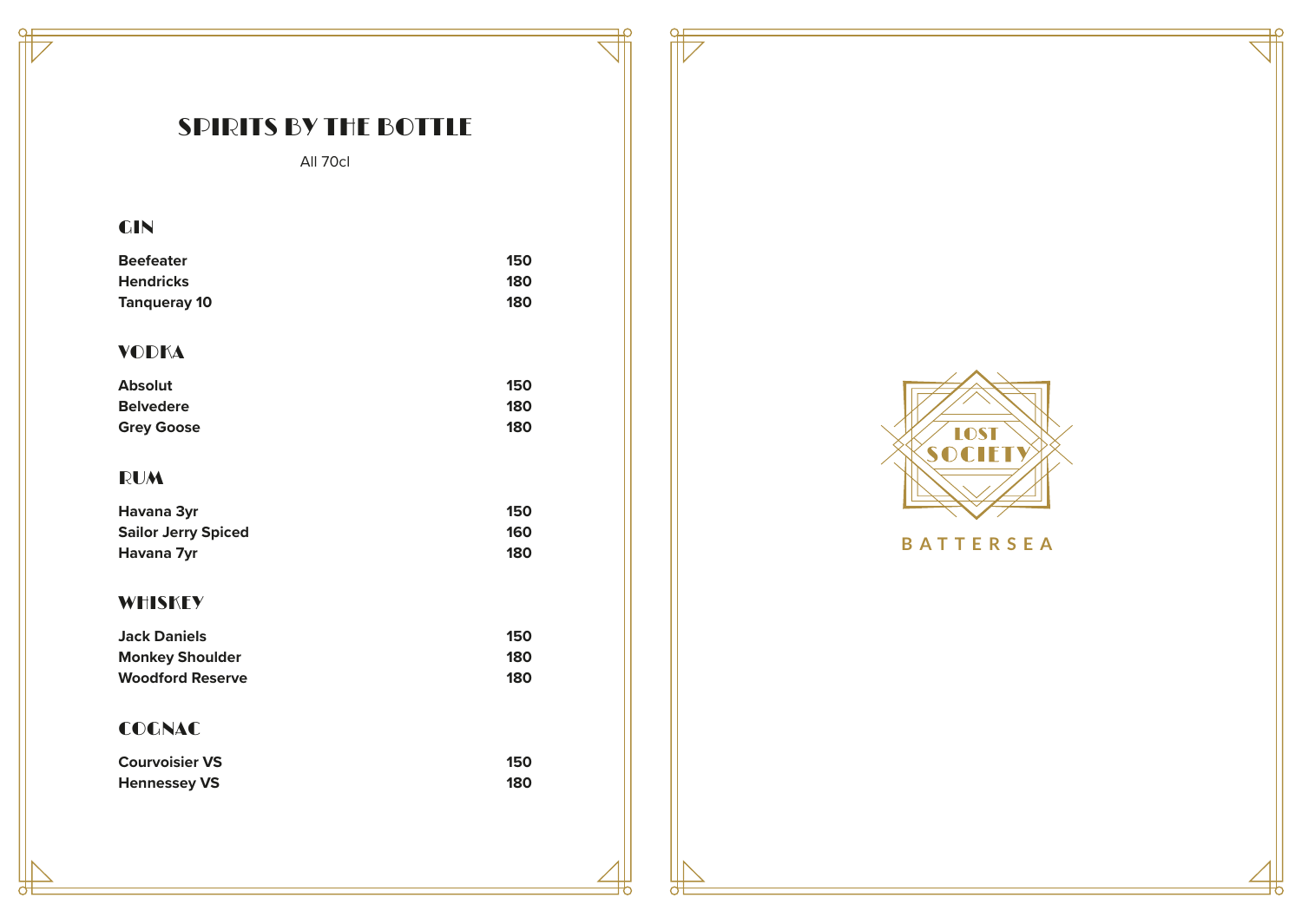## WELCOME

The revival of an institution signals a renaissance of smart drinking, intimate service and roof raising DJ's dishing out an upbeat selection to keep you dancing till 2am every weekend.

Expect a sensory overload with a decadent art deco inspired make over and some seriously mouth-watering new food and cocktails menus. Craft cocktails, seasonally selected and carefully composed by our talented team of charming bartenders are what really sets us apart. Supplement with a selection of local beers, homemade sodas, and wines from some of the most exciting, forward-thinking producers has helped to create a solid drink offering which caters for all tastes.

Our kitchen provides a colourful menu throughout the week and offers simple, well-balanced dishes with that famous Lost Societu twist. Our new Disco Brunch; features a full brunch spread accompanied by a sweet side of feel good tunes to start the day strong.

Sundays are all about family, friends and show stopping Sunday lunches with an extra Yorkie, another splash of gravy and the smooth serenades of our rotating acoustic performers ensuring you have enough of the good stuff to stave off the Sunday night blues!

From cosu corners during the winter months, comforted by a glass of red and hearty dinner, to propping up the oasis like Garden Bar, basking in the glorious sunshine with a house spritz in hand; Lost Societu is back, and we thereby invite you to come and immerse yourself in a never forgotten land of decadence, dining, and dancing.

## WINE LIST

| <b>RED WINE</b>                                                                                                                                                 | 175ml         | 500ml | <b>Bottle</b> |
|-----------------------------------------------------------------------------------------------------------------------------------------------------------------|---------------|-------|---------------|
| (2018) Merlot, Vistamar Brisa, Central Valley, Chile<br>Tasteful notes with berry fruits give off a long fruitful finish                                        | $5.5^{\circ}$ | 15.5  | 22.5          |
| (2017) Malbec, San Juan De La Frontera, Argentina<br>Ripe aromas of dark cherry, plum and blackberry.                                                           | 6.5           | 17    | 25            |
| <sup>(2017)</sup> Tempranillo, Rioja, Spain<br>Strawberries and blackberries with vanilla and nutmeg.                                                           | 7.5           | 19    | 27            |
| (2017) Pinot Noir Jaffelin, Mas La Chevalere, Cote de<br><b>Buaune, France</b><br>Pale ruby red in colour. Fresh fruits of strawberry,<br>raspberry and cherry. | 8.5           | 24.5  | 35.5          |

#### **125ml Bottle** SPARKLING & CHAMPAGNE

| NV Santa Eleni, Prosecco, Veneto, Italy                       | 7.5           | 30  |
|---------------------------------------------------------------|---------------|-----|
| <sup>NV</sup> Ca' Belli Processco Rosé, Vento, Italy          |               | 37  |
| NV Moët & Chandon Brut, Épernay, Champagne, France            | 15            | 85  |
| NV Moët & Chandon Rosé, Épernay, Champagne, France            |               | 90  |
| NV Ruinart Blanc de Blanc, Reims, Champagne, France           |               | 125 |
| <sup>2008</sup> Don Perignon Brut, Épernay, Champagne, France |               | 240 |
| <sup>NV</sup> Moët & Chandon Brut, Épernay, Champagne, France | <b>Magnum</b> | 180 |

125ml measures available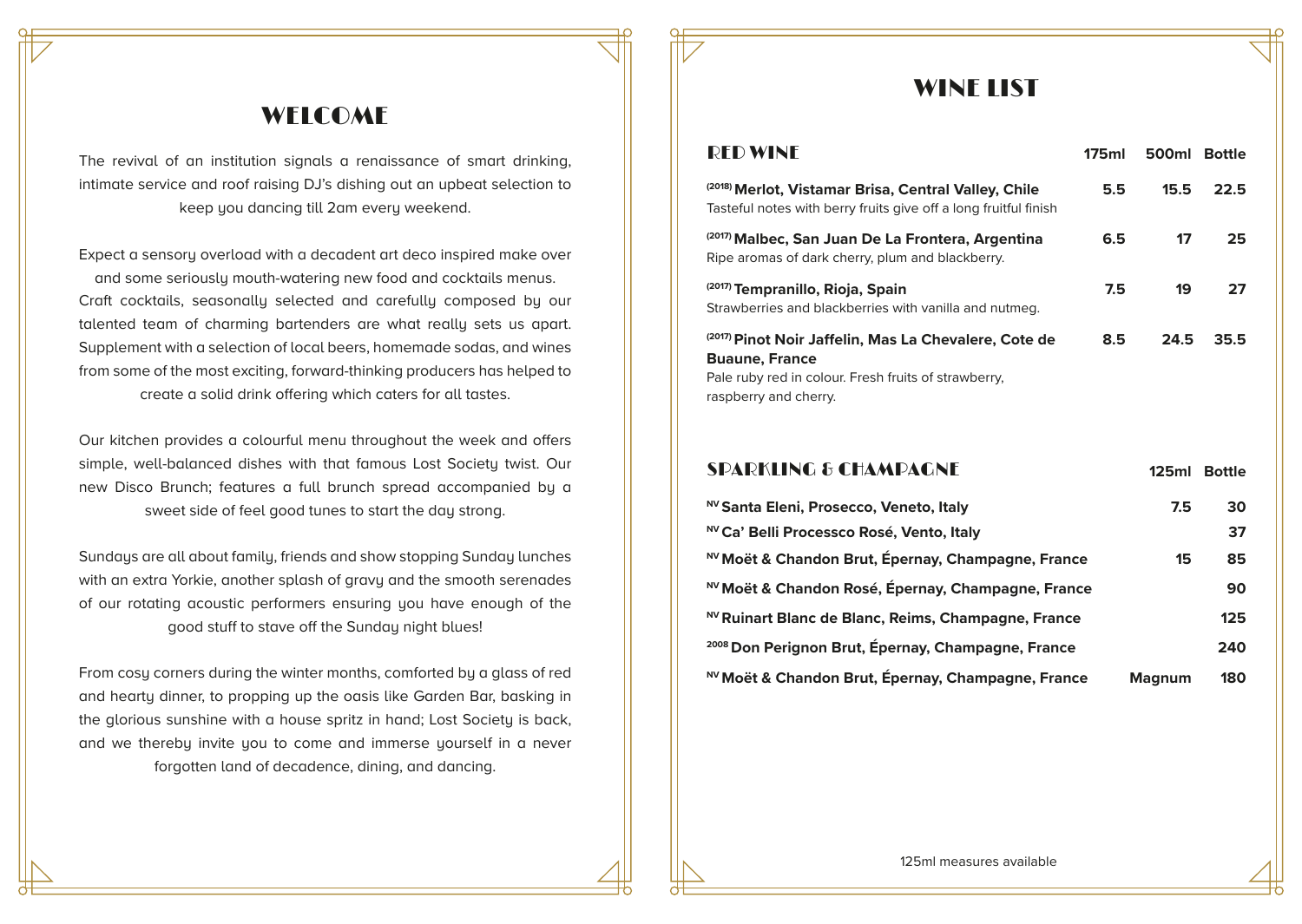## WINE LIST

| <b>WHITE WINE</b>                                                                                                                                                                                                                | 175ml | 500ml Bottle |               |
|----------------------------------------------------------------------------------------------------------------------------------------------------------------------------------------------------------------------------------|-------|--------------|---------------|
| <sup>(2019)</sup> Chardonnay, Brisa, Valle Central, Chile<br>A crisp mouth-watering balance packed with green citrus.                                                                                                            | 5.5   | 15.5         | 22.5          |
| <sup>(2018)</sup> Chenin Blanc, Diamond Bay, Western Cape,<br>South Africa                                                                                                                                                       | 6.5   | 17           | 25            |
| Easy drinking, full bodied and full of tropical fruit.                                                                                                                                                                           |       |              |               |
| <sup>(2017)</sup> Sauvignon Blanc, Whitecliff, New Zealand<br>Ripe mango, nectarine and hints of lemon and lime.<br>Refreshing with a lovely lees texture.                                                                       | 8.5   | 24.5         | 35.5          |
| <sup>(2018)</sup> Picpoul de Pinet, Le Jade, Vin de Pays, France<br>Flavours of citrus, green apple and honey. Great choice<br>for all, not just Picpoul lovers!                                                                 | 8     | 22           | 30            |
| <sup>(2018)</sup> Riesling, Alsace, France<br>Medium bodied with a smooth texture, aromas of peach, pear and oak.                                                                                                                |       |              | 38            |
| <sup>(2016)</sup> Mâcon-Igé, Château London, Jean-Claude Boisset, France<br>Ripe peach and greengage aromas with buttery notes from a touch of oak.                                                                              |       |              | 55            |
| <sup>(2016)</sup> Cullen Vineyard` Margaret River Sauvignon Blanc/Semillon,<br><b>Cullen, Western Australia</b>                                                                                                                  |       | 60           |               |
| Made by a legendary producer in Tuscany. Elegant and perfumed with sour<br>cherry, bramble a& supple tannins. A beautiful biodynamic wine, naturally<br>fermented and low sulphur.                                               |       |              |               |
| <b>ROSE WINE</b>                                                                                                                                                                                                                 | 175ml | 500ml        | <b>Bottle</b> |
| <sup>(2018)</sup> Folonari Pinot Grigio Rose, Veneto, Italy<br>Floral with tropical fruits on the nose. Soft, fruity with prominent<br>strawberry and rhubarb flavours. Crisp with a light body.                                 |       |              | 22.5          |
| <sup>(2018)</sup> Chemin, Côtes de Provence, Château du<br><b>Foncalieu, France</b><br>This wine is pale salmon in colour with aromas of red and<br>black berry fruit, citrus and white blossom which follow<br>onto the palate. | 8.5   | 24.5         | 35.5          |

#### **What's on at The Lost Society Battersea?**

**Friday Bottomless Brunch** (From 12:00pm to 4:30pm) Try our delicious brunch items and get a early start to your weekend!

#### **Friday Night Live!**

(opens from midday till 2am) Live music from 7:30pm DJ's 9:30pm Dj's spinning the very best in eclectic cool party mixes of funked up beats, disco edits, hip hop and party classics.

#### **Disco Brunch**

(Every Saturday 11am till 4:30pm) Dj's playing from 2pm-6pm Indulge yourself in an array of delicious brunch dishes & bottomless bubbles & mimosa's.. All accompanied by a sweet side of chilled disco tunes.

#### **Lost Made Me Do It**

(Every Saturday open till 2am) Dj's from 9:30pm-2am Dropping a mix of funked up beats, hip hop and party classics. Door charge: £5 after 9pm. Dress code: Make an effort.

#### **Sunday Roast and Brunch Club**

(Available 11am to 5pm)

Sunday's are for chilled vibes! Grab your friends, family & loved ones and indulge in some serious retox behaviour. Enjoy our delicious Sunday Roasts & checkout our wonderful Bloody Mary station.

#### **Lost in Brazil**

(Every Sunday 6pm till midnight)

End your week at one of London's top Brazilian nights with live bands on rotation playing everything from Samba, Brazilian Jazz, Pagode & Bossa Nova.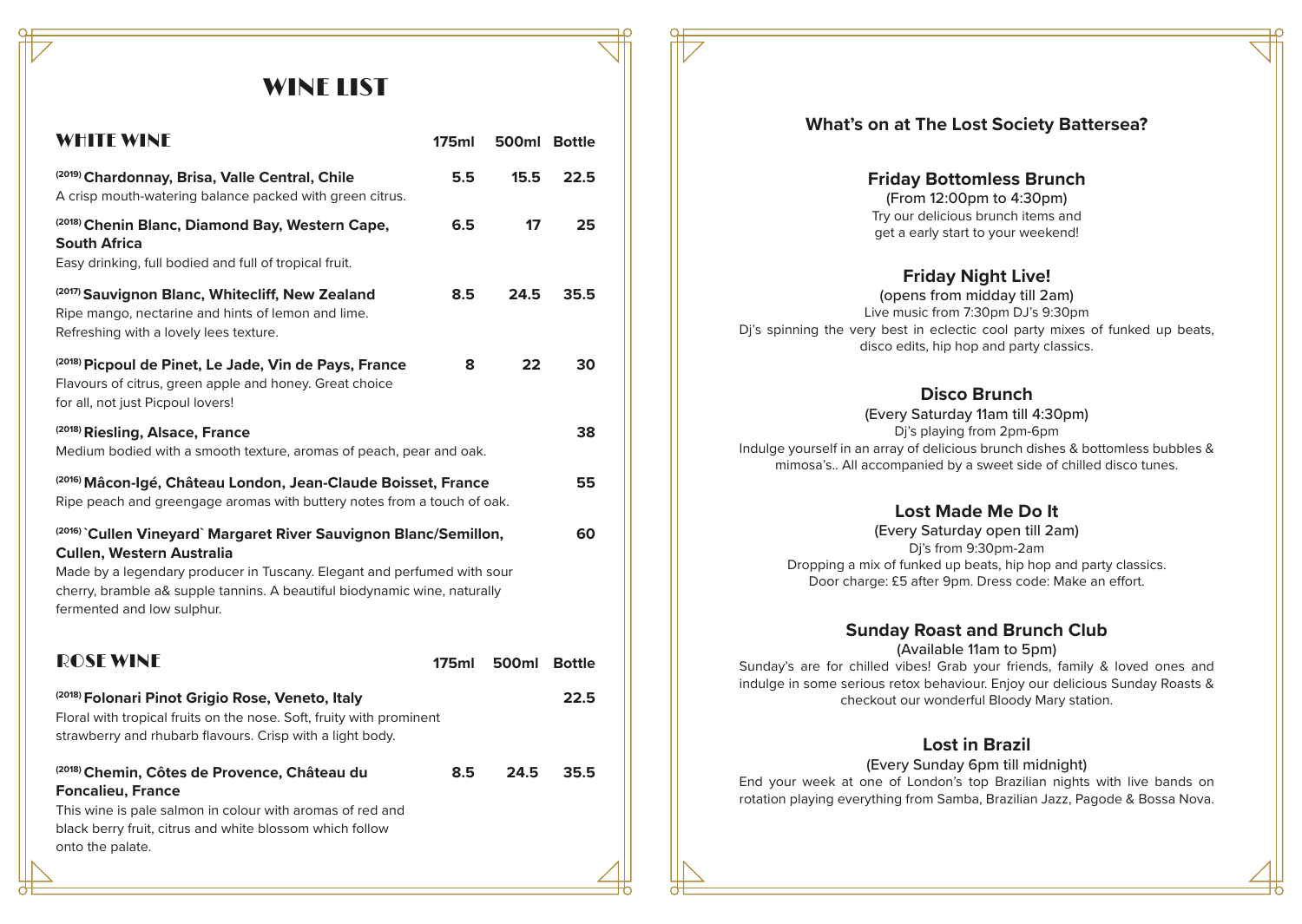## SNACK BOARD

A selection of snacks and small plates to enjoy with your drink. Please ask for the full food menu for dishes more substantial.

**Marinated Olives (v) 4.5**

**Smoked Almonds (v) 4.5**

**Sweet Potato Hummus & Flatbread (v) 6.5**

**Coxinhas 6.5**

**Waffle Fry Nachos (v) 7.5**

**Chicken Wings 7.5** BBQ / BUFFALO

**Crispy Calamari with wasabi mayo 7.5**

**Cheesy Chips 6**

**Halloumi Fries 6.5**

Served all day and from 5pm on Saturday & Sunday Please ask a member of our team for menus more substantial

## SIGNATURE COCKTAILS

| <b>Gentleman's Mojito</b><br>BEEFEATER GIN, ORANGE MARMALADE, CLOUDY APPLE JUICE, LIME,<br><b>AND MINT</b>                          |      |
|-------------------------------------------------------------------------------------------------------------------------------------|------|
| <b>Moscow Mule</b><br>KETEL ONE VODKA, FRESH LIME JUICE, GINGER BEER                                                                | 10.5 |
| <b>Blood Orange Negroni</b><br>BEEFEATER BLOOD ORANGE GIN, CAMPARI, AND SWEET VERMOUTH                                              | 10.5 |
| <b>Caipirinha</b><br>FRESH LIME JUICE, SUGAR, CACHACA, WANT SOME EXTRA FLAVOUR TO<br>CHOOSE FROM STRAWBERRY, PASSION FRUIT OR MANGO | 10.5 |
| <b>Chilli and Mango Mojito</b><br>CHILLIES, MANGO PUREE, MINT, FRESH LIME JUICE, HAVANA 3 (FOR THE<br>FOOD MENU)                    | 11.5 |

## NO & LOW ALCHOL SERVES

| <b>Hayman's London Dry</b><br>WHITE GRAPE & APRICOT, LEMON & ROSEMARY | $12 \ \mathsf{ }$ |
|-----------------------------------------------------------------------|-------------------|
| <b>Hayman's London Dry</b><br>WHITE GRAPE & APRICOT, LEMON & ROSEMARY | 12                |
| <b>Beefeater Orange</b><br>ITALIAN BLOOD ORANGE SODA, ORANGE          | 10.5              |
| <b>Ocho Blanco Tequila</b><br>MEDITERRANEAN TONIC, GRAPEFRUIT         | 12.5              |
| <b>Copper Dog Whisky</b><br>SPICED ORANGE GINGER ALE, ORANGE          | 13                |
| <b>Absolut Vodka</b><br>MEXICAN LIME SODA, MINT SPRIG                 | 10.5              |
| <b>Hendricks Gin</b><br>ELDERFLOWER TONIC, CUCUMBER                   | 12                |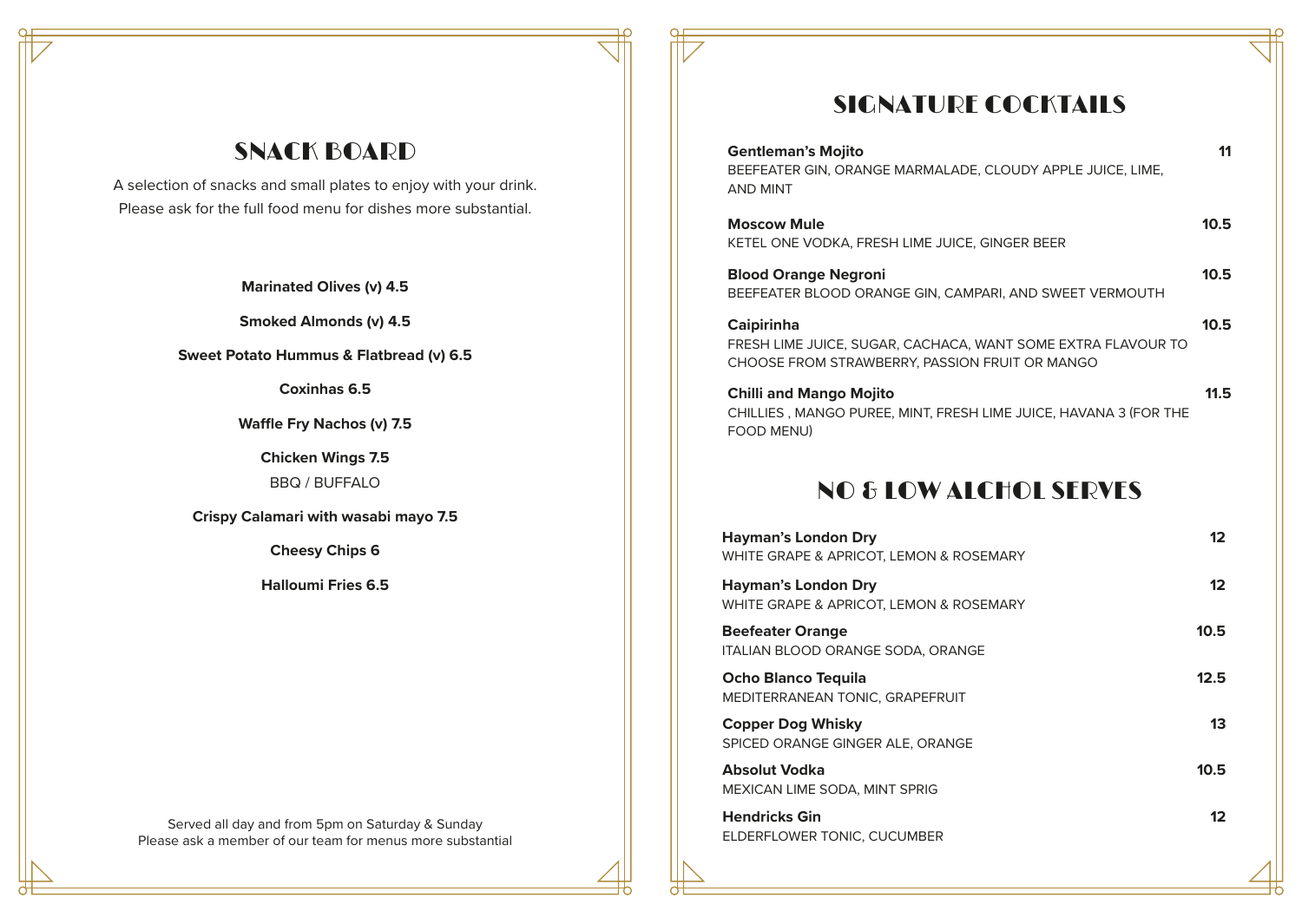## SPARKLING COCKTAILS

| <b>Pomegranate spritz</b><br>POMEGRANATE JUICE, GRENADINE, ABSOLUTE VODKA TOPPED WITH<br><b>PROSECCO</b>                   | 10.5 |
|----------------------------------------------------------------------------------------------------------------------------|------|
| <b>Peach or Passion Fruit Bellini</b><br>ABSOLUTE VODKA, PASSION FRUIT PUREE / PEACH PUREE, TOPPED WITH<br><b>PROSECCO</b> | 10.5 |
| <b>Friase Royal</b><br>FRESH STRAWBERRIES, VODKA, TOPPED WITH PROSECCO                                                     | 10.5 |
| <b>Royal Julip</b><br>MINT. PEACH PUREE. TOPPED WITH PROSECCO                                                              | 10   |
| <b>Blood Orange Belilini</b><br><b>BLOOD ORANGE, PROSECCO</b>                                                              | 9.5  |

## NO & LOW ALCHOL SERVES **BY BULLET BY BOTTLE**

| Mr. Smith<br>NON-ALCOHOLIC GIN, FRESH PASSIONFRUIT, FRESH RASPBERRIES, AND<br><b>TOP-UP SODA</b>                        | 6.5 |
|-------------------------------------------------------------------------------------------------------------------------|-----|
| <b>Society's Flower</b><br>CRUSHED RED GRAPES, FRESH APPLE JUICE & ELDERFLOWER SYRUP                                    | 6   |
| <b>Celibate Martini</b><br>PASSIONFRUIT PUREE, VANILLA SYRUP, FRESH LIME JUICE, PINEAPPLE<br><b>JUICE AND SODA SHOT</b> | 6.5 |
| <b>Rumless Mojito</b><br>SPICED HIBISICUS, RASPBERRIES, FRESH CITRUS, SODA                                              | 6   |
| <b>Mary Berries</b><br>MIXED MUDDLE BERRIES, FRESH LIME JUICE, SUGAR SYRUP, AND TOP-UP<br><b>SODA</b>                   | 6.5 |
|                                                                                                                         |     |

## **BEERS**

| <b>DRAFTS</b>                                                                                                                | abv% |     |
|------------------------------------------------------------------------------------------------------------------------------|------|-----|
| <b>Staroprammen</b><br>A premium beer from the Czech Republic, crisp & refreshing with<br>a perfectly balanced & dry finish. | 5%   | 6   |
| Pravha<br>A Czech Pilsner, very light & refreshing low aby lager                                                             | 4%   | 6   |
| <b>Bluemoon</b><br>Belgian wheat beer with hints of orange peel and corier                                                   | 5.4% | 6   |
| <b>Aspall's Suffolk Cyder</b><br>Refreshing, crisp taste of just-bitten apples. A new mid-strength<br>cider                  | 5.5% | 6.5 |
| <b>Atlantic Pale Ale</b><br>A vibrant & fruity aromatic ale, hints of lime zest & a mango finish                             | 4.5% | 6   |
| <b>Chieftain IPA</b><br>A fruity Irish IPA. Citrus aroma with a creamy texture                                               | 5.5% | 6.5 |

#### **Sol 330ml** Light and refreshing lager with a malty, fruity-lemony flavour. **Red Stripe 330ml** Jamacain born fresh lager with a hint of apples. **Rekorderlig - (Strawberry & Lime) 500ml** Made from the purest Swedish spring water, this is a unique flavour combination. **Erdinger - Alcohol Free 500ml** At 125kcal as well, it's essentially good for you! The same high standard of Erdinger Weisse, just no booze. **Erdinger Weissbier 500ml** Classic wheat beer combining good sparkle, lively taste with delicately, fruity hop flavours and citrus notes. **Goose Island IPA 330ml** A spicy aroma of Cascade hops is followed by a crisp, fruity ale flavour delivering immense refreshment. **4.8 6 6 5.5 6 5.5 4.5% 4.7% 4% 0% 5.3% 4.2% abv%**